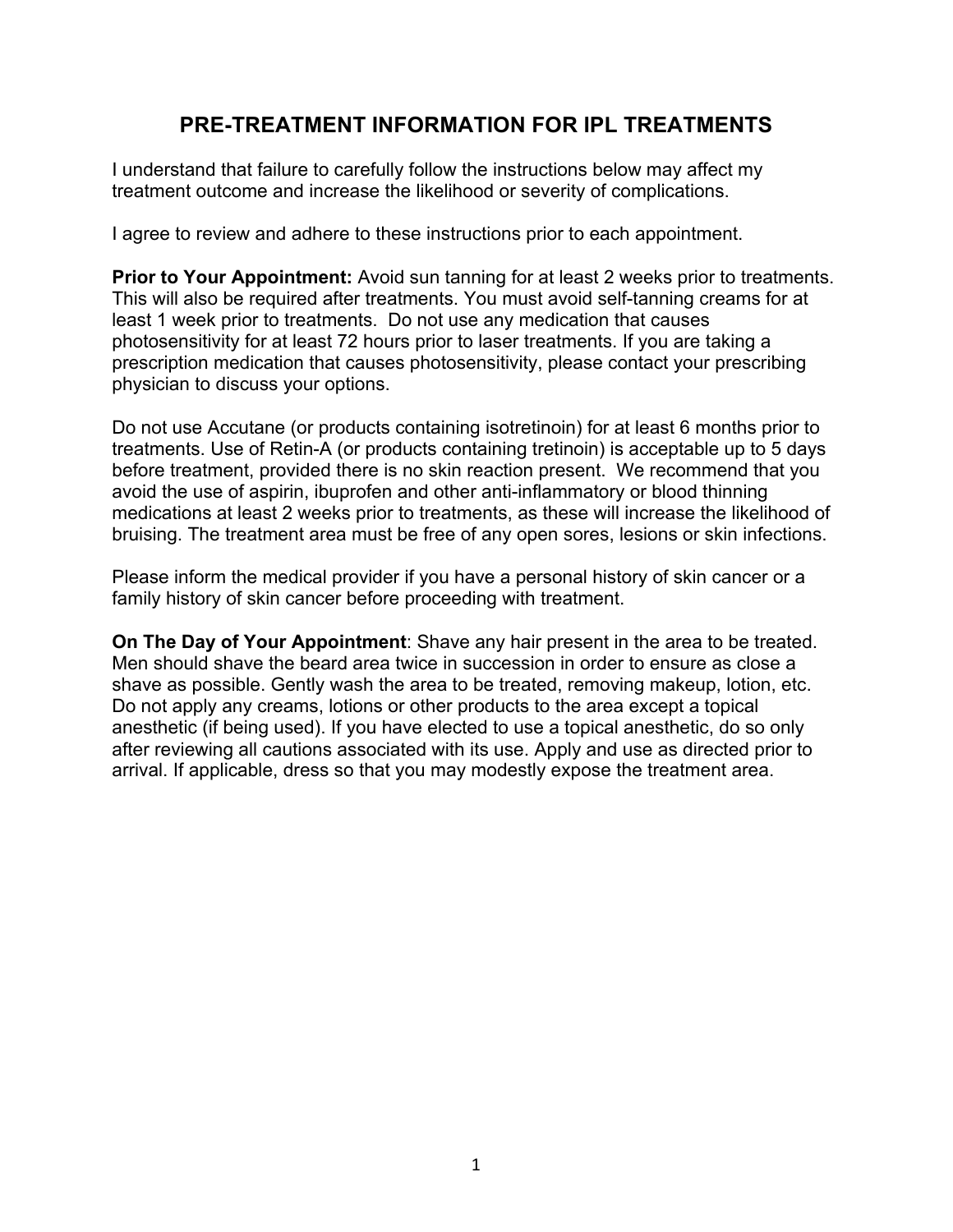# **POST-TREATMENT INSTRUCTIONS FOR IPL TREATMENTS**

### **General**

- General mild sunburn-like sensation is expected. This usually lasts 2 to 24 hours but can persist up to 72 hours
- A mild swelling and/or redness may accompany this, but usually resolves in 2-3 days.
- Apply ice or cold packs to the treatment area for the 10 to 15 min every hour for the next 4 hours, as needed.
- An oral, non-steroid anti-inflammatory, such as acetaminophen may be taken to reduce discomfort. Use according to manufacturer's recommendations.
- In some cases, prolonged redness or blistering may occur. An antibiotic ointment may be applied to the affected areas twice a day until healed.
- Bathe or shower as usual. Treated areas may be temperature sensitive.
- Until redness has completely resolved, avoid all of the following:
	- o Applying cosmetics to treated areas
	- o Swimming, especially in pools with chemicals, such as chlorine
	- o Hot tubs and Jacuzzis
	- o Activities that cause excessive perspiration.
- It is imperative to use a sunscreen/sunblock with SPF 20 or higher and avoid direct sun exposure for at least a week
- Do not pick or pull on any loosening or peeling skin. This could potentially cause hyperpigmentation
- Do not have electrolysis, facial waxing and/or depilatories for approximately 14 days after.
- It is recommended that other topical, over-the-counter medications or alpha hydroxy acid products not be applied to the skin 7 days post procedure, as they may cause irritation.
- Do not scrub or exfoliate the area.
- In the rare case that you experience any blistering or scabbing, please call us as soon as possible.
- Contact us if you experience persistent or unusual redness, swelling or drainage, as antibiotics may be necessary.
- If any pigment changes are bothersome or persist beyond 4 weeks, please discuss this with us.
- Makeup: You can use makeup immediately but if there is any reaction you should notify us as soon as possible.
- Follow-up: We will have you return every three weeks until your program is completed
- Adverse effects: If there are any adverse effects, treatment should be discontinued until the treatment site has healed and the reason for the adverse reactions is understood.
- In most cases, the low energy, low risk nature of IPL skin treatments make is safe to resume virtually all activities except excessive sun exposure.